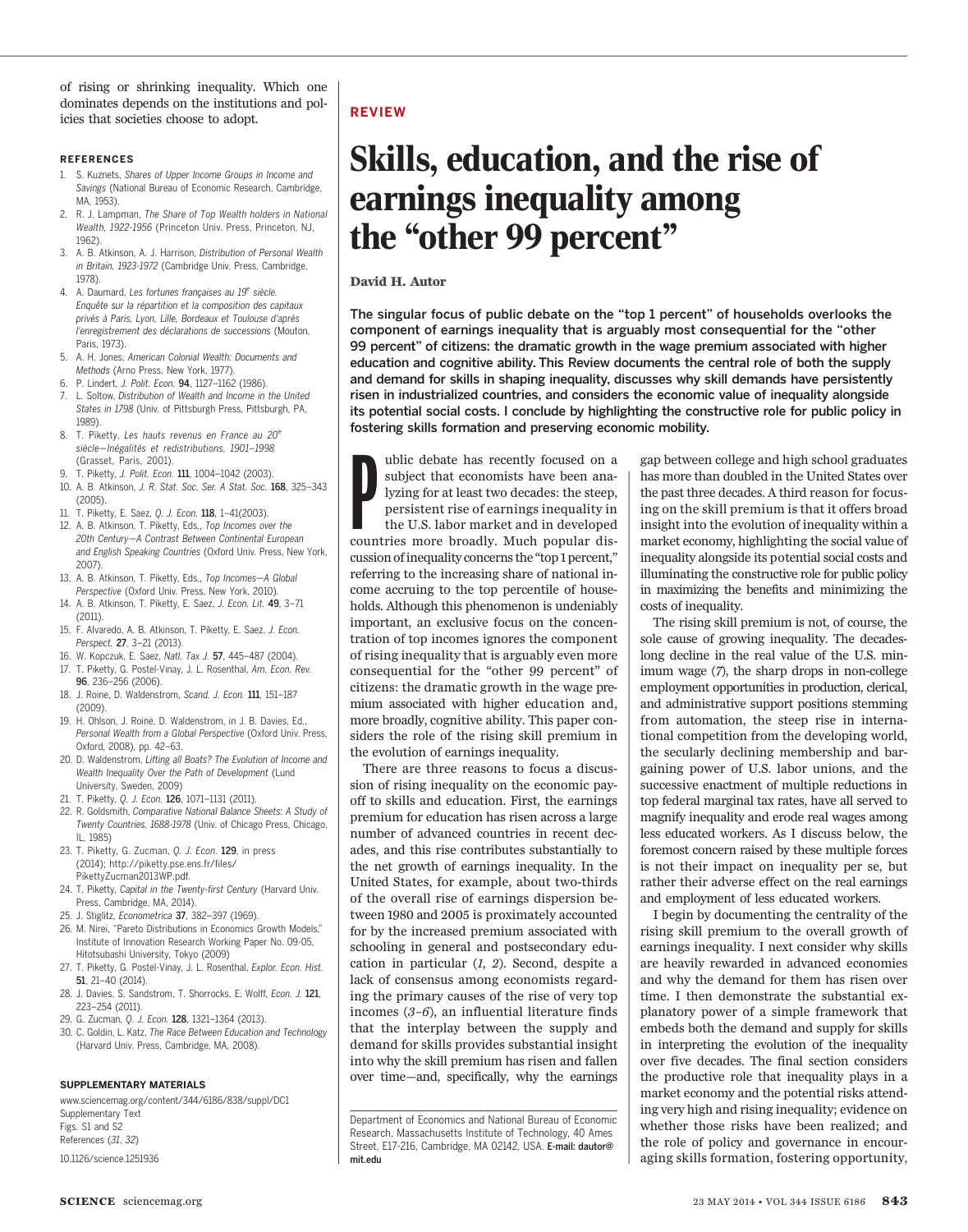and countering the possibility that extremes of inequality erode economic mobility and reduce economic dynamism.

#### The Critical Role of Skills in the Labor Market

There is no denying the extraordinary rise in the incomes of the top 1% of American households over the past three decades. Between 1979 and 2012, the share of all household income accruing to the top percentile of U.S. households rose from 10.0% to 22.5% (8, 9). To get a sense of how much money that is, consider the conceptual experiment of redistributing the gains of the top 1% between 1979 and 2012 to the bottom 99% of households (10). How much would this redistribution raise household incomes of the bottom 99%? The answer is \$7107 per household—a substantial gain, equal to 14% of the income of the median U.S. household in 2012. (I focus on the median because it reflects the earnings of the typical worker and thus excludes the earnings of the top 1%.)

Now consider a different dimension of inequality: the earnings gap between U.S. workers with a 4-year college degree and those with only a high school diploma (11). Economists frequently use this college/high school earnings gap as a summary measure of the "return to skill"—that is, the gain in earnings a worker can expect to receive from investing in a college education. As illustrated in Fig. 1, the earnings gap between the median college-educated and median high school–educated among U.S. males working full-time in year-round jobs was \$17,411 in 1979, measured in constant 2012 dollars. Thirty-three years later, in 2012, this gap had risen to \$34,969, almost exactly double its 1979 level. Also seen is a comparable trend among U.S. female workers, with the full-time, fullyear college/high school median earnings gap nearly doubling from \$12,887 to \$23,280 between 1979 and 2012. As Fig. 1 underscores, the economic payoff to college education rose steadily throughout the 1980s and 1990s and was barely affected by the Great Recession starting in 2007.

Because the earnings calculations in Fig. 1 reflect individual incomes while the top 1% calculations reflect household incomes, the two calculations are not directly comparable. To put the numbers on the same footing, consider the earnings gap between a college-educated two-earner husband-wife family and a high school– educated two-earner husband-wife family, which rose by \$27,951 between 1979 and 2012 (from \$30,298 to \$58,249). This increase in the earnings gap between the typical college-educated and high school–educated household earnings levels is four times as large as the redistribution that has notionally occurred from the bottom 99% to the top 1% of households. What this simple calculation suggests is that the growth of skill differentials among the "other 99 percent" is arguably even more consequential than the rise of the 1% for the welfare of most citizens.

The median earnings comparisons in Fig. 1 also convey a key feature of rising inequality that cannot be inferred from trends in top incomes: Wage inequality has risen throughout the earnings distribution, not merely at the top percentiles. Figure S1 documents this pattern by plotting, for 12 Organization for Economic Cooperation and Development (OECD) member countries over three decades (1980 to 2011), the change in the ratio of full-time earnings of males at the 90th percentile relative to males at the 10th percentile of the wage distribution. Although the 90/10 earnings ratio differed greatly across countries at the earliest date of the sample—from a low of 2.0 in Sweden to a high of 3.6 in the United States—this earnings ratio increased substantially in all but one of them (France) over the next 30 years, growing by at least 25 percentage points in 10 countries, by at least 50 percentage points in 8 countries, and by more than 100 percentage points in three countries (New Zealand, the United Kingdom, and the United States).

How much does the rising education premium contribute to the increase of earnings inequality? Although data limitations make it difficult to answer this question for most countries, we do know the answer for the United States. Goldin and Katz (1) found that the increase in the education wage premium explains about 60 to 70% of the rise in the dispersion of U.S. wages between 1980 and 2005 and, similarly, Lemieux (12) calculated that higher returns to postsecondary education can account for 55% of the rise in male hourly wage variance from 1973–1975 to 2003–2005. Firpo  $et$  al.  $(13)$  found that rising returns to education can explain just over 95% of the rise of the U.S. male 90/10 earnings ratio between 1984 and 2004. That is, holding the expanding education premium constant over this period, there would have been essentially no increase in the relative wages of the 90th-percentile worker versus the 10th-percentile worker.

I have so far used the terms education and skill interchangeably. What evidence do we have that it is skills that are rewarded per se, rather than simply educational credentials? The Program for the International Assessment of Adult Competencies (PIAAC) provides a compelling data source for gauging the importance of skills in wage determination. The PIAAC is an internationally harmonized test of adult cognitive and workplace skills (literacy, numeracy, and problem-solving) that was administered by the OECD to large, representative samples of adults in 22 countries between 2011 and 2013 (14). Figure 2, sourced from (15), plots the relationship between adults' earnings and their PIAAC numeracy scores across these 22 countries. The length of each bar reflects the average percentage earnings differential between full-time workers ages 35 to 54 who differ by one standard deviation in the PIAAC score. The whiskers on each bar provide the 95% confidence intervals for the estimates.

## **College/high school median annual earnings gap, 1979–2012**

In constant 2012 dollars



Fig. 1. College/high school median annual earnings gap, 1979–2012. Figure is constructed using Census Bureau P-60 (1979–1991) and P-25 (1992–2012) tabulations of median earnings of full-time, full-year workers by educational level and converted to constant 2012 dollars (to account for inflation) using the CPI-U-RS price series. Prior to 1992, college-educated workers are defined as those with 16 or more years of completed schooling, and high school–educated workers are those with exactly 12 years of completed schooling. After 1991, college-educated workers are those who report completing at least 4 years of college, and high school–educated workers are those who report having completed a high school diploma or GED credential.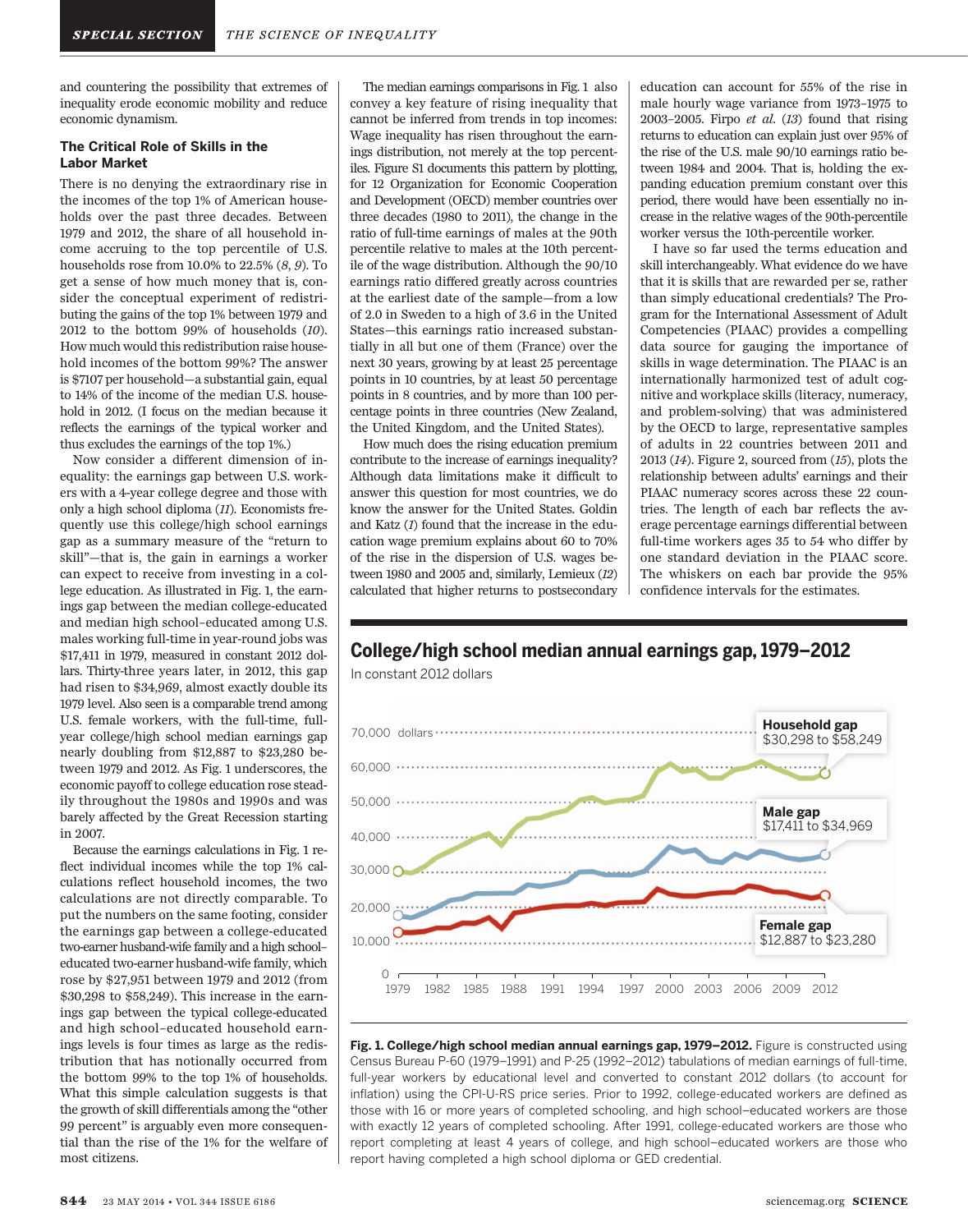This figure conveys three points. First, cognitive skills are substantially rewarded in the labor market across all 22 economies. The average wage premium corresponding to one "unit" (i.e., one standard deviation) increase in measured cognitive skills is 18%. In addition, cognitive earnings premiums differ substantially across countries. The premium is below 13% in Sweden, the Czech Republic, and Norway. It is above 20% in six countries. The United States stands out as having the highest measured return to skill, with a premium of 28% per unit increment to cognitive ability. Concretely, comparing two U.S. workers who are one standard deviation above and one standard deviation below the population average of cognitive ability, we would expect their full-time weekly earnings to differ by 50 to 60%. Notably, the high return to cognitive ability in the United States does not follow automatically from high levels of U.S. earnings inequality. If U.S. wages were determined mainly by luck, beauty, or family connections, we would expect little connection between workers' cognitive ability and their labor market rewards (16). Figure 2 demonstrates that this is not the case.

Of course, these data do not explain why the skill premium has risen over time, nor why the United States has a higher skill premium than so many other advanced nations. The next section considers the supply and demand

### Fig. 2. Cross-national differences in wage returns to skills,

2011-2013. Reproduced with permission from Hanushek et al. [(15), table 2]. Estimates are obtained by regressing the natural logarithm of workers' weekly full-time earnings on test scores while controlling for sex and labor market experience (both a linear and a quadratic term). Regression estimates are performed separately for each country and test scores are normalized with mean zero and unit standard deviation within each country. Estimates that normalize test scores on a common basis across countries, or that use literacy or problem-solving scores rather than numeracy scores, yield qualitatively similar patterns. for skill in the labor market—specifically, why they fluctuate over time and how their interaction helps to determine the skill premium. I focus on the United States in this section to allow a deeper exploration of the data.

#### Education and Inequality

Workers' earnings in a market economy depend fundamentally (some economists would say entirely) on their productivity—that is, the value they produce through their labor. And in turn, workers' productivity depends on two factors. One is their capabilities, concretely, the tasks they can accomplish (i.e., their skills). A second is their scarcity: The fewer workers that are available to accomplish a task, and the more employers need that task accomplished, the higher is workers' economic value in that task. In conventional terms, the skill premium depends upon what skills employers require (skill demand) and what skills workers have acquired (skill supply). To interpret the evolution of this premium, we need to account for both forces.

#### Skill Demands: The Long View

A technologically advanced economy requires a literate, numerate, and technically and scientifically trained workforce to develop ideas, manage complex organizations, deliver healthcare services, provide financing and insurance, administer government services, and operate critical

## **Cross-national differences in wage returns to skills, 2011–2013**

Percentage increase for a one standard deviation increase in skill



infrastructure. This was not always the case. In 1900, 4 in 10 U.S. jobs were in agriculture, 11% of the population was illiterate, a substantial fraction of economic activity required hard physical labor, and workers' strength and physical stamina were key job skills (17, 18). Few citizens would have predicted at the time that a century later, health care, finance, information technology, consumer electronics, hospitality, leisure, and entertainment would employ far more workers than agriculture—which employed only 2% of U.S. workers in 2010. As physical labor has given way to cognitive labor, the labor market's demand for formal analytical skills, written communications, and specific technical knowledge what economists often loosely term cognitive skills—has risen spectacularly.

The central determinant of the supply of skills available to an advanced economy is its education system. In 1900, the typical young, native-born American had only a common school education, about the equivalent of six to eight grades (19). By the late 19th century, however, many Americans recognized that farm employment was declining, industry was rising, and their children would need additional education to earn a living. Over the first four decades of the 20th century, the United States became the first nation in the world to deliver universal high school education to its citizens. Tellingly, the high school movement was led by the farm states.

As the high school movement reached its conclusion, postsecondary education became increasingly indispensable to the growing occupations of medicine, law, engineering, science, and management. In 1940, only 6% of Americans had completed a 4-year college degree. From the end of the Second World War to the early 1980s, however, the ranks of college-educated workers rose robustly and steadily, with each cohort of workers entering the labor market boasting a proportionately higher rate of college education than the cohort that preceded it. This intercohort pattern, which was abetted by the Second World War and Korean War GI Bills (20) and by huge state and federal investments in public college and university systems, is depicted in Fig. 3A. From 1963 through 1982, the fraction of all U.S. hours worked that were supplied by college graduates rose by almost 1 percentage point per year, a remarkably rapid gain.

After 1982, however, the rate of intercohort increase fell by almost half—from 0.87 percentage points to 0.47 percentage points per year—and did not begin to rebound until 2004, nearly two decades later. As shown in fig. S2, this deceleration in the supply of college graduates is particularly stark when one focuses on young adults with fewer than 10 years of experience that is, the cohorts of recent labor market entrants at each point in time. Although the supply of young college-educated males relative to young high school–educated males increased rapidly in the 1960s and early 1970s (and indeed throughout the postwar period), this rising tide reached an apex in 1974 from which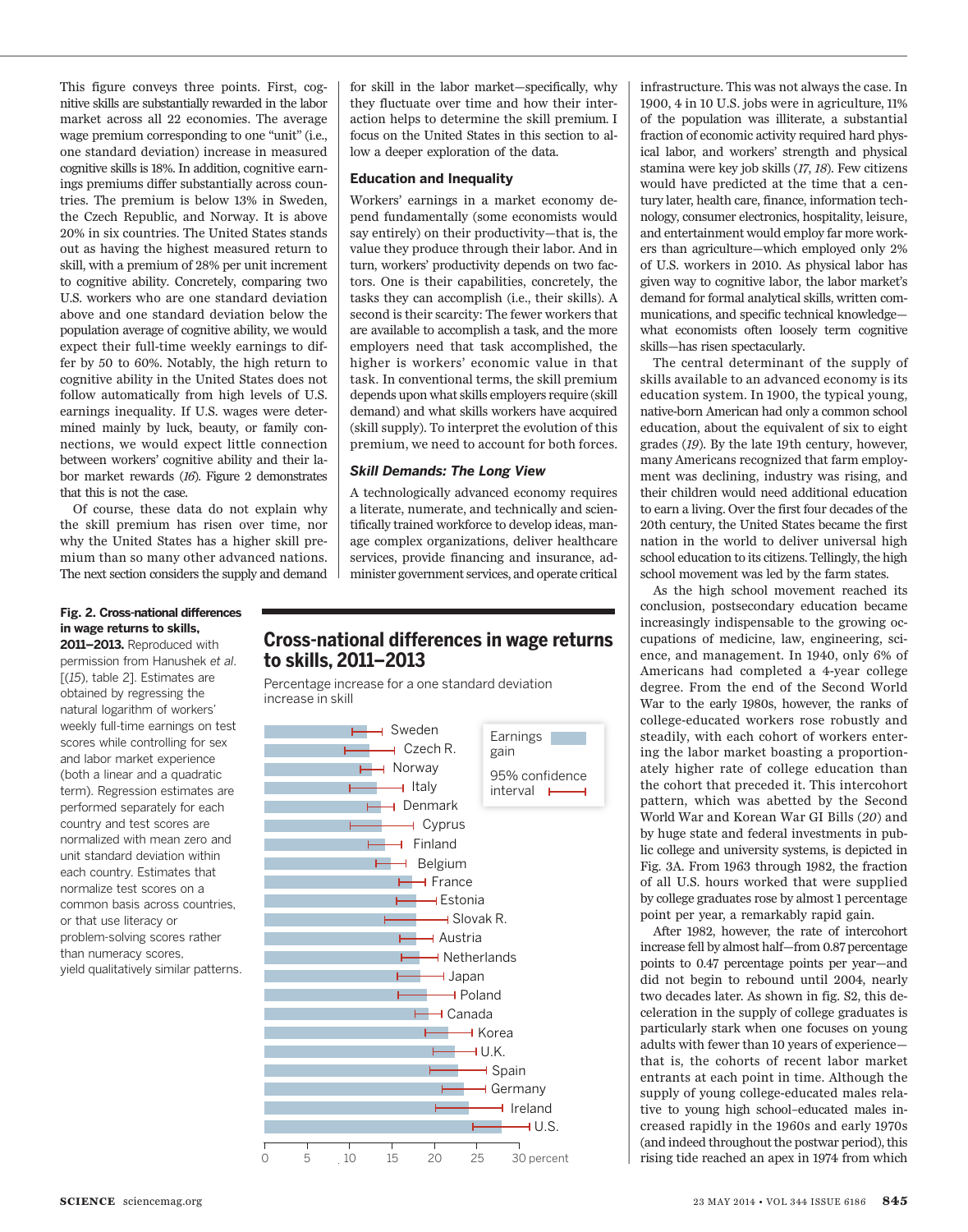it barely budged for the better part of the next 30 years. Among young females, the deceleration in supply was also unmistakable, although not as abrupt or as complete as for males.

The counterpart to this deceleration in the growth of supply of college-educated workers is the steep rise in the college premium commencing in the early 1980s and continuing for 25 years. Concretely, when the influx of new college graduates slowed, the premium that a college education commanded in the labor market increased. The critical role played by the fluctuating supply of college education in the rise of U.S. inequality is documented in Fig. 3B, which plots the college wage premium from 1963 through 2012 (blue line). This premium fluctuated in a comparatively narrow band during the 1960s and 1970s, as rising demand for educated workers was met with rapidly rising year-over-year increases in supply. In 1981, the average college graduate earned 48% more per week than the average high school graduate—a significant earnings gap but not an earnings gulf. When the supply deceleration began in 1982, however, the college premium hit an inflection point. This premium notched remarkably rapid year-over-year gains from 1982 forward, reaching 72% in 1990, 90% in 2000, and 97% in 2005 (21, 22). Thus, the average earnings of college graduates were 1.5 times those of high school

graduates in 1982 but were double those of high school graduates by 2005.

Why is this deceleration in supply relevant to the college premium? After all, although the growth of supply slowed in 1982, it was still rising. A likely answer is that the demand for college workers rose in the interim. Throughout much of the 20th century, successive waves of innovation—electrification, mass production, motorized transportation, telecommunications have reduced the demand for physical labor and raised the centrality of cognitive labor in practically every walk of life. The past three decades of computerization, in particular, have extended the reach of this process by displacing workers from performing routine, codifiable cognitive tasks (e.g., bookkeeping, clerical work, and repetitive production tasks) that are now readily scripted with computer software and performed by inexpensive digital machines. This ongoing process of machine substitution for routine human labor complements educated workers who excel in abstract tasks that harness problem-solving ability, intuition, creativity, and persuasion—tasks that are at present difficult to automate but essential to perform. Simultaneously, it devalues the skills of workers, typically those without postsecondary education, who compete most directly with machinery in performing routine-intensive activities. The net effect of these forces is to further raise the demand for formal education, technical expertise, and cognitive ability (23–27).

#### Bringing the Supply-Demand Framework to the Data

The persistently rising demand for educated labor in advanced economies was first noted by the Nobel Prize–winning economist Jan Tinbergen (28) and is often referred to as the "education race" model (19). Its primary implication is that if the supply of educated labor does not keep pace with persistent outward shifts in demand for skills, the skill premium will rise. In the words of the Red Queen in Lewis Carroll's Alice in Wonderland, "…it takes all the running you can do, to keep in the same place." Thus, when the rising supply of educated labor began to slacken in the early 1980s, a logical economic consequence was an increase in the college skill premium.

To more formally account for the impact of the fluctuating growth rate of supply of collegeeducated workers on the college wage differential, Fig. 3B depicts the fit of a simple regression model that predicts the college wage premium in each year as a function of two factors: (i) the contemporaneous supply of college graduates, and (ii) a time trend, which serves as a proxy for the secularly rising demand for college-educated

## **The supply of college graduates and the U.S. college/high school premium, 1963–2012**

College share of hours worked (%), 1963–2012: All working-age adults



Fig. 3. The supply of college graduates and the U.S. college/high school premium, 1963-2012. (A) College share of hours worked in the United States, 1963–2012: All working-age adults. Figure uses March CPS data for earnings years 1963 to 2012. The sample consists of all persons aged 16 to 64 who reported having worked at least 1 week in the earnings years, excluding those in the military. Following an extensive literature, collegeeducated workers are defined as all of those with four or more completed years of college plus half of those with at least 1 year of completed college. Non-college workers are defined as all workers with high school or less education, plus half of those with some completed college education. For each individual, hours worked are the product of usual hours worked per week and the number of weeks worked last year. Individual hours worked College versus high school wage gap (%)



are aggregated using CPS sampling weights. (B) College versus high school wage gap. Figure uses March CPS data for earnings years 1963 to 2012.The series labeled "Measured Gap" is constructed by calculating the mean of the natural logarithm of weekly wages for college graduates and non– college graduates, and plotting the (exponentiated) ratio of these means for each year. This calculation holds constant the labor market experience and gender composition within each education group. The series labeled "Predicted by Supply-Demand Model" plots the (exponentiated) predicted values from a regression of the log college/noncollege wage gap on a quadratic polynomial in calendar years and the natural log of college/ noncollege relative supply. See text and supplementary material for further details.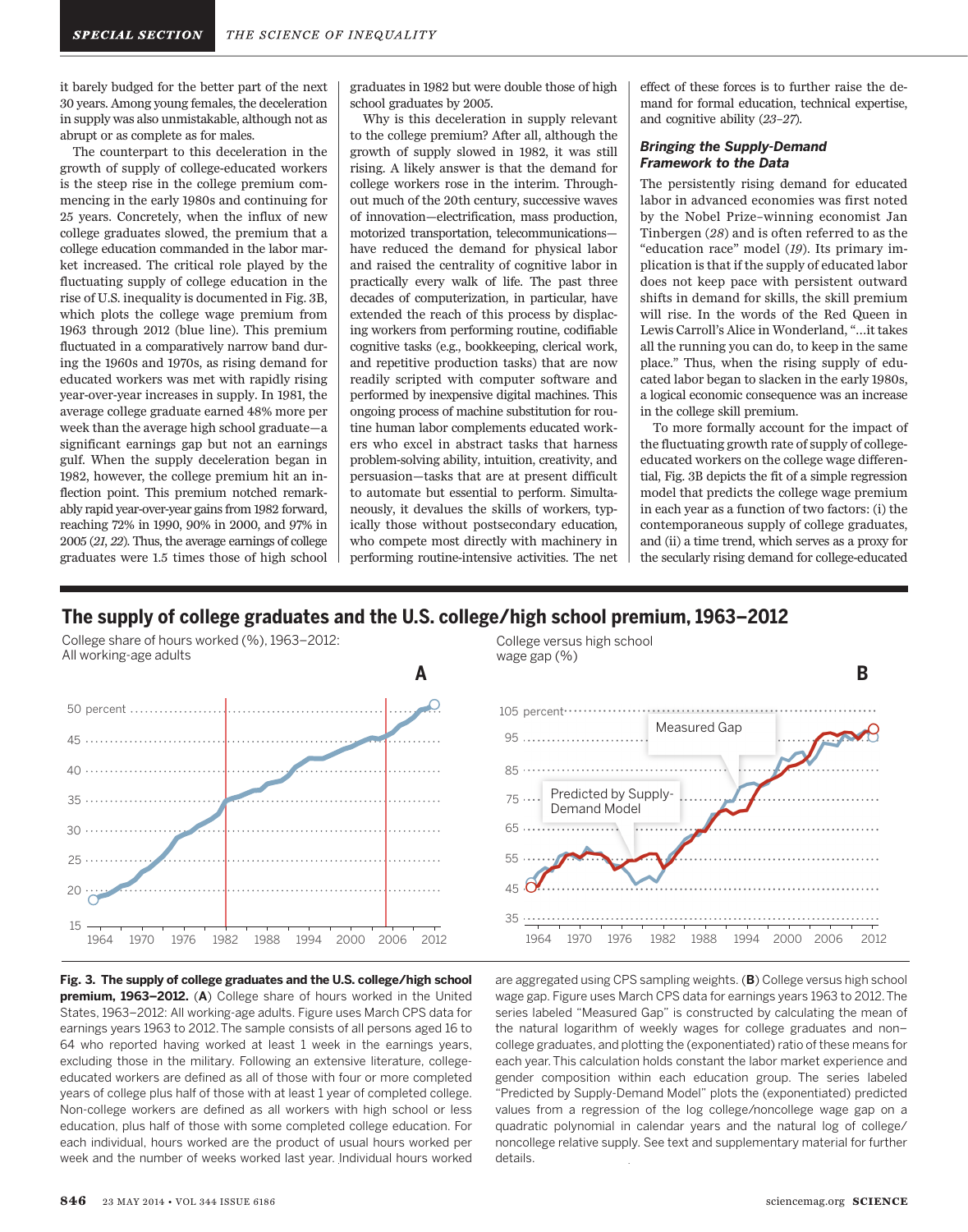workers (29). Comparing the fitted values (red series) from this simple supply-demand model alongside the actual data (blue series) reveals an extremely tight correspondence over the course of five decades and three distinct eras: a declining skill premium in the 1970s; an explosive rise in the premium during the 1980s, 1990s, and early 2000s; and, most recently, a plateau commencing after 2005. A key implication of this figure is that a central causal factor behind rising inequality in the United States has been the slowdown in the accumulation of skills by young adults almost 30 years ago. Had the supply of college graduates risen as rapidly in the decades after 1980 as it did in the decades immediately before, it is quite plausible that there would have been no sustained rise in the skill premium in the U.S. labor market.

Of course, this set of facts raises another puzzle: If slackening college supply sparked rising inequality, what caused rising U.S. postsecondary achievement to grind to a sudden halt in 1982? Work by Card and Lemieux (30) highlights that one critically important factor was the United States' involvement in the Vietnam War. Because draft-eligible males in the Vietnam era were often able to defer their military service by enrolling in postsecondary schooling, the war artificially

boosted college attendance. This created something of a glut of college enrollments in the late 1960s and early 1970s, which in turn depressed the college earnings premium in the 1970s (see Fig. 3) and likely reduced the attractiveness of college-going absent the military draft. Thus, when the war ended in the early 1970s, college enrollment rates dropped sharply, particularly among males. The fall in enrollment produced a corresponding decline in college completions half a decade later, and a surge of inequality followed.

This supply-demand explanation for the rise of U.S. inequality may appear almost too simple to be credible. After all, we are comparing just two economic variables: the college wage premium and the supply of college graduates in the U.S. workforce. But a host of rigorous studies commencing with Katz and Murphy (31) confirm the remarkable explanatory power of this simple supply-demand framework for explaining trends in the college versus high school earnings gap over the course of nine decades of U.S. history, as well as across other industrialized economies (most notably, the United Kingdom and Canada) and among age and education groups within countries (19, 31–36). The United States was far from the only Western country to experience this surge.

## **Present discounted value of college relative to high school degree net of tuition, 1965–2008**



Fig. 4. Present discounted value of college relative to high school degree net of tuition, 1965–2008. Reproduced from Avery and Turner with permission of the American Economic Association (39). Expected earnings are calculated from the March Current Population Survey files for full-time, full-year workers using sample weights. The estimates equal what a man or woman would expect to earn working full-time, full-year over a career of 42 years, with a discount rate of 3%, assuming that college graduates delay the start of earnings for 4 years while in school. Earnings expectations are formed in each year by assuming that future high school and college graduates will have future earnings at each age equal to the average earnings of high school and college graduates (respectively) currently observed at each age; for example, expected earnings in 1980 are based on data across ages for 1980. Results for college-educated workers are net of 4 years of tuition and fees associated with appropriate year-specific values for public universities. Plotted points show the difference between expected earnings for college graduates and for high school graduates.

One should not, of course, take this model as irrefutable. A puzzling pattern evident in the data is that the rising demand for skilled workers appears to have slowed in the early 1990s, a phenomenon that is not anticipated by the "education race" model (37). This discrepancy underscores that the supply-demand model is necessarily incomplete—in part for the sake of expositional clarity and, in larger part, because our understanding of macroeconomic phenomena is typically imperfect. Nevertheless, the data speak sufficiently clearly to warrant two economic inferences. The first is that although popular accounts frequently assert that the United States is in the midst of a "college bubble"—too many students going to college at too high a cost—abundant economic evidence strongly suggests otherwise. Yes, college tuitions have risen far faster than inflation, and indeed, student debt has risen rapidly, with more than \$100 billion in federal student aid dollars loaned in 2012–2013 alone (38). But the doubling of the college weekly wage differential over the past 30 years also implies that there have been sizable increases in the lifetime earnings of college graduates relative to high school graduates. How large are these gains? Figure 4, reproduced from (39), reports the estimated lifetime college earnings differential net of tuition for cohorts of students entering the labor market between 1965 and 2008. For both males and females, the expected net present value of a college degree relative to a high school diploma roughly tripled in this period, with the fastest gains accruing during the 1980s and 1990s. Note that this growing college/ high school gap reflects the rising payoff to the 4-year college degree, the even steeper rise in the premium associated with graduate and professional degrees (see below), and the growing fraction of college graduates who obtain higher degrees; thus, an additional payoff to the college degree is that it opens the door to further specialization. This lifetime earnings differential would, of course, have risen further still if college tuitions had held steady rather than rising. But the inevitable sticker shock that households feel when confronting the cost of college should not obscure the fact that the real lifetime earnings premium to college education has likely never been higher (40).

The second positive economic news implied by Fig. 3 above is that the ongoing rise of skill differentials is not inevitable. Prior cohorts of U.S. students, particularly males, were slow to react to the rising return to education during the 1980s and 1990s, but the message appears to have finally gotten through. During the first decade of the 21st century, the U.S. high school graduation rate rose sharply after having been essentially stagnant since the late 1960s (41). This unanticipated rise was followed just a few years later by a surge in college completions. Between 2004 and 2012, the supply of new college graduates to the U.S. labor market rose at a rate not seen in several decades (Fig. 3A). As this influx of supply took hold, the college wage premium halted its enduring rise (Fig. 3B). What these observations and our simple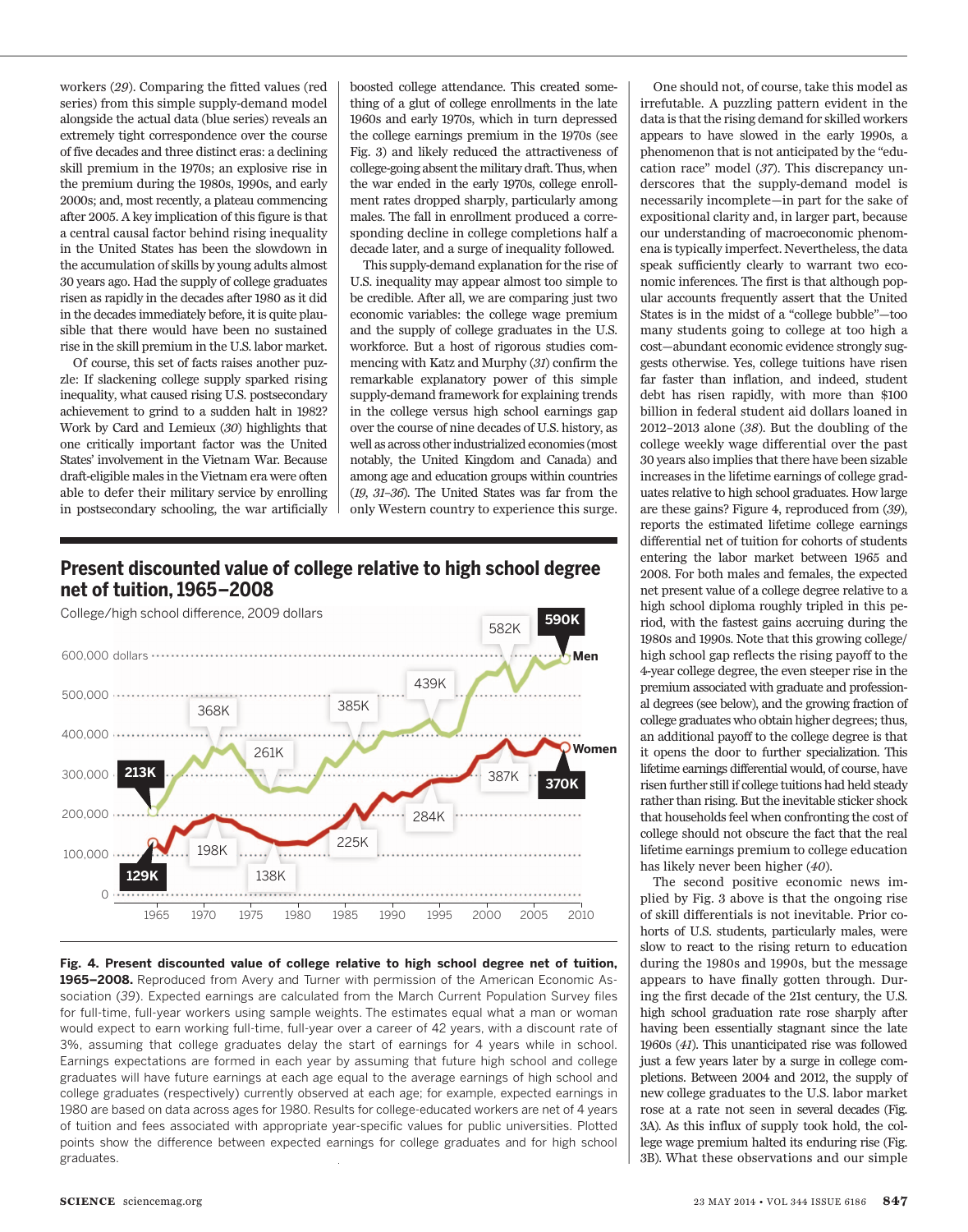supply-demand model suggest is that the flattening of the college premium after 2005 is in large part a consequence of the quickening pace of educational attainment.

#### Inequality: Causes for Concern?

A market economy needs some inequality to create incentives. If, for example, students were not ultimately rewarded for spending their early adulthoods pursuing undergraduate, graduate, and professional degrees, or if the hardest-working and most productive workers were paid the same as the median worker, then citizens would have little incentive to develop expertise, to exert effort, or to excel in their work (42). Having acknowledged that some inequality is necessary, however, how can we gauge whether there is too much of it? I offer two analytical perspectives on this question.

#### Earnings Mobility

One metric by which to evaluate the consequences of inequality is via its relationship with economic mobility—that is, the degree to which individual economic fortunes change over time. Of particular interest is the degree of intergenerational mobility, meaning the likelihood that children born to low-income families become high-income adults and vice versa. High levels of economic inequality at a given point in time are not intrinsically inimical to economic mobility; a society with high inequality may be dynamic, with lots of movement up and down the economic ladder, and one with low inequality may be dynastic. But a natural

concern is that high inequality at a point in time may serve to reduce mobility over time. If, for example, adults who became wealthy through hard work are able to "buy" success for their children through outsized investments and personal connections, while adults who are unproductive or unlucky in their careers are unable to muster the resources to foster their children's potential, then inequality of incomes could become self-perpetuating even if it originally emanates from high market returns to skill (43).

To understand the importance of high and rising U.S. inequality, it is therefore useful to ask how U.S. economic mobility compares to that of other developed countries, and whether U.S. mobility has fallen as inequality has risen. The answers to both questions will surprise many. Contrary to conventional civic mythology, U.S. intergenerational mobility is relatively low. The left panel of Fig. 5, reproduced from (44), which plots the relationship between crosssectional inequality  $(x \text{ axis})$  and earnings mobility  $(y \text{ axis})$  among a set of 13 OECD member countries for which consistent data are available, documents that the United States has both the lowest mobility and highest inequality among all wealthy democratic countries. The right panel of Fig. 5, also sourced from (44), suggests one proximate explanation for this pattern: Countries with high returns to education tend to have relatively low mobility. Why, if education is "the great equalizer" in the words of Horace Mann, do high educational returns predict low mobility? A key reason is that educational attainment is highly persistent within families.

Indeed, two of the strongest predictors of children's ultimate educational attainment are parental education and parental earnings (45, 46). Hence, when the return to education is high, children of better-educated parents are doubly advantaged—by their parents' higher education and higher earnings—in attaining greater education while young and greater earnings in adulthood. Figure 5 therefore lends credence to the concern that rising inequality may erode economic mobility.

Has this erosion occurred? Surprisingly, the best evidence to date suggests that it has not. Evidence from Chetty et al. (46), documented in the supplementary material, underscores the message from Fig. 5 that there is substantial economic immobility in the United States. Children born three deciles apart in the household income distribution are on average one decile apart in the earnings distribution at age 29 or 30. Similarly, children born three deciles apart in the household income distribution differ by 20 percentage points in their probability of attending college at age 19 (relative to a mean of approximately 55%). Yet these data offer no evidence that mobility has appreciably changed among children born prior to the historic rise of U.S. inequality (1971–1974) and those born afterward (1991–1993). As far as we can measure, rising U.S. income inequality has not reduced intergenerational mobility so far. These findings, which also appear to hold over a longer historical time frame (47), suggest that U.S. mobility has not trended downward as many social scientists would have anticipated, and as

## **Earnings inequality and economic mobility: cross-national relationships**



Fig. 5. Earnings inequality and economic mobility: Cross-national relationships. Reproduced from Corak [(44), figs. 1 and 4] with permission of the American Economic Association. In both panels, the mobility measure is equal to the intergenerational earnings "elasticity," meaning the average proportional increase in a son's adult earnings predicted by his father's adult earnings measured approximately three decades earlier. A higher intergenerational earnings elasticity therefore implies lower intergenerational mobility. In the left panel, cross-sectional income inequality is measured using a "Gini" index that ranges from 0 to 100, where 0 indicates complete equality of household incomes and 100 indicates maximal inequality (all income to one household). In the right panel, the college earnings premium refers to the ratio of average earnings of men 25 to 34 years of age with a college degree to the average earnings of those with a high school diploma, computed by the OECD using 2009 data. See (44) for further details.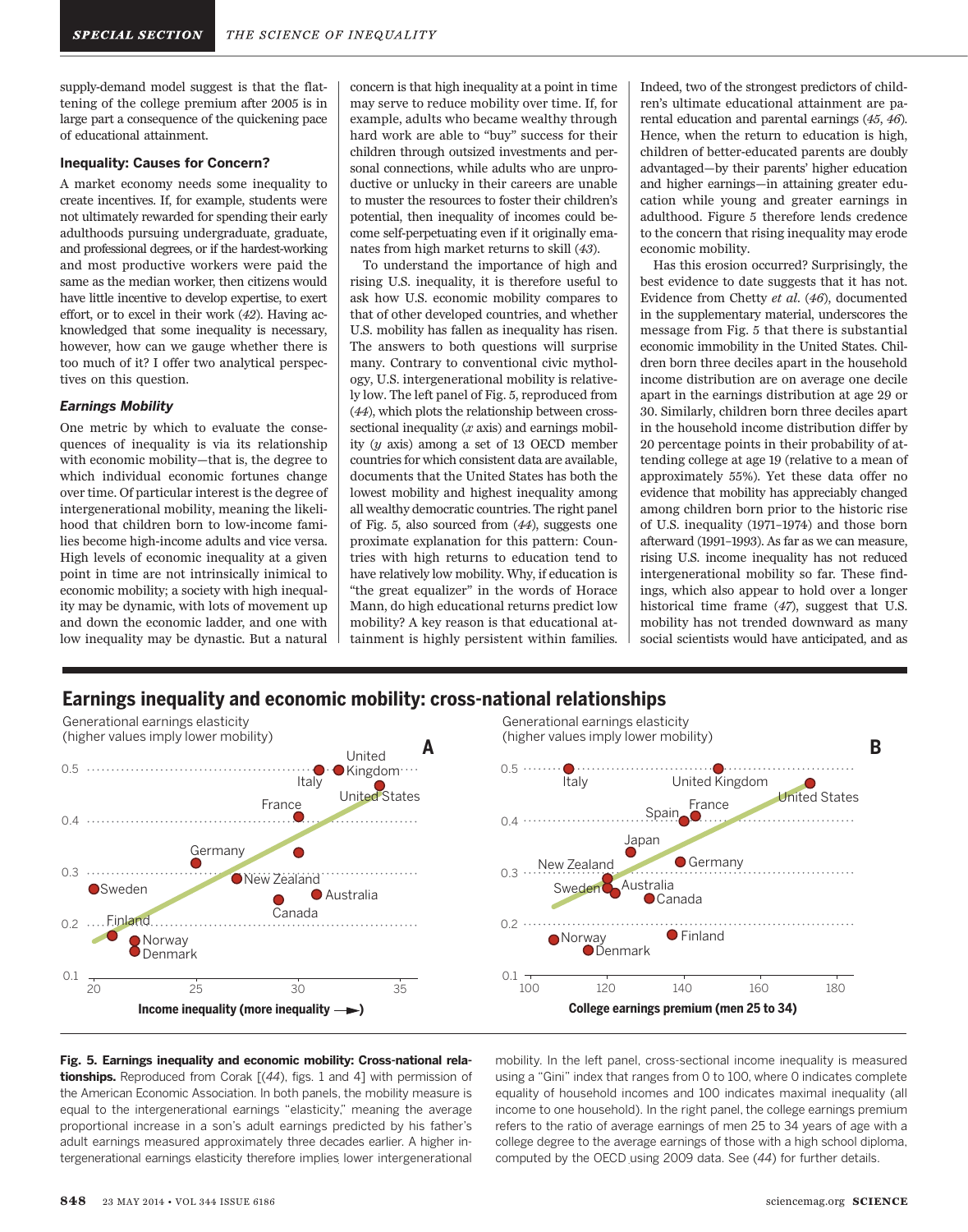many policymakers and popular accounts frequently assume.

It is important to interpret these results in context. The most recent birth cohorts whose adult outcomes can be observed at present were born no later than the early 1990s, which is still relatively early in the rise of U.S. inequality. Another 10 years of data, focusing on children born since 2000, may suggest a different conclusion. Moreover, the fact that mobility has stayed constant while inequality has risen means that the lifetime relative disadvantage of children born to low- versus highincome families has increased substantially; concretely, the rungs of the economic ladder have pulled farther apart but the chance of ascending the ladder has not improved. Finally, it is possible to interpret the fact that mobility has remained unchanged as evidence that U.S. mobility would have declined had it not been for the other compensatory steps taken by the federal government during this period, including, for example, expanding the Earned Income Tax Credit for low-income workers in the 1980s, enlarging the early childhood education Head Start program in the 1990s, and increasing federal student grant and loan programs to support college-going (48). Declines in racial and gender discrimination during this period likely also complemented these policies (49). A cautious read of the evidence is that although the United States is not a "land of opportunity" by conventional economic mobility metrics, it has not become less so in recent decades.

#### Real Earnings

A second gauge of economic health is the trajectory of earnings and employment. Here, the data present substantial cause for concern. Although the substantial college wage premium

conveys the positive economic news that educational investments offer large returns, this wage premium also masks a discouraging truth: The rising relative earnings of workers with postsecondary education is not simply due to rising real earnings among college-educated workers but is also due to falling real earnings among non– college-educated workers. Between 1980 and 2012, real hourly earnings of full-time collegeeducated U.S. males rose anywhere from 20% to 56%, with the greatest gains among those with a postbaccalaureate degree (Fig. 6A). During the same period, real earnings of males with high school or lower educational levels declined substantially, falling by 22% among high school dropouts and 11% among high school graduates. Although the picture is generally brighter for females (Fig. 6B), real earnings growth among females without at least some college education over this threedecade interval was extremely modest.

Accompanying the fall in real wages among less educated workers has been a pronounced drop in their labor force participation rates, particularly among less educated males. Between 1979 and 2007, prior to the onset of the Great Recession, the fraction of working-age males in paid employment fell by 12 percentage points among high school dropouts and 10 percentage points among those with exactly a high school diploma. Conversely, employment rates were generally stable for males with postsecondary education and rose for females of all education levels except for high school dropouts.

The causes for the sharp falls in real earnings among non–college-educated workers are multiple. One likely force, as noted above, is the ongoing substitution of computer-intensive machinery for workers performing routine taskintensive jobs. This has depressed demand for workers in both blue-collar production and whitecollar office, clerical, and administrative support positions, and has reduced the set of middleskill career jobs available to non–college-educated workers more generally (25). A second factor is the globalization of labor markets, seen particularly in the greatly increased U.S. trade integration with developing countries. Globalization has become particularly important for U.S. labor markets since the early 1990s, when China began its extremely rapid integration into the world trading system. The influx of Chinese goods lowered consumer prices but also fomented a substantial decline in U.S. manufacturing employment, contributing directly to the decline in production worker employment (50). A third factor impinging on the earnings of non–college-educated males is the decline in the penetration and bargaining power of labor unions in the United States, which have historically obtained relatively generous wage and benefit packages for blue-collar workers. Over the past three decades, however, U.S. private-sector union density—that is, the fraction of private-sector workers who belong to labor unions—has fallen by approximately 70%, from 24% in 1973 to 7% in 2011 (51, 52).

Notably, these three forces—technological change, deunionization, and globalization work in tandem. Advances in information and communications technologies have directly changed job demands in U.S. workplaces while simultaneously facilitating the globalization of production by making it increasingly feasible and cost-effective for firms to source, monitor, and coordinate complex production processes at disparate locations worldwide. In turn, the globalization of production has increased competitive conditions for U.S. manufacturers and U.S. workers, eroding employment at unionized establishments and decreasing the capability

## **Changes in real wage levels of full-time U.S. workers by sex and education, 1963–2012**

![](_page_6_Figure_10.jpeg)

Fig. 6. Change in real wage levels of full-time workers by education, 1963–2012. (A) Male workers, (B) female workers. Data and sample construction are as in Fig. 3.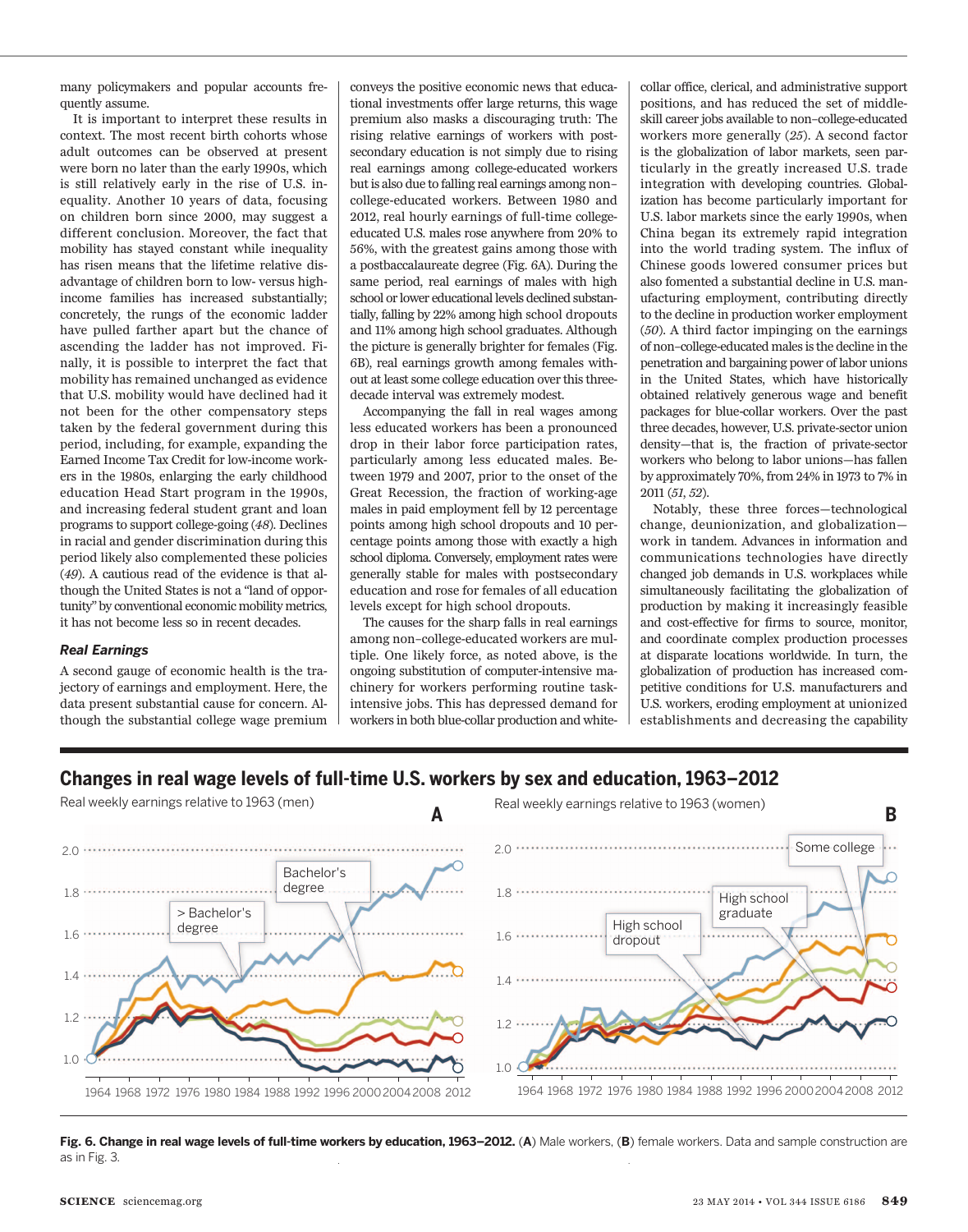of unions to negotiate favorable contracts, attract new members, and penetrate new establishments.

In all cases, the foremost concern raised by these multiple forces impinging on the earnings of workers at different skill levels is not their impact on inequality per se, but rather their adverse effect on the real earnings and employment of less educated workers. These declines in both earnings and employment bode ill for the welfare of non–college-educated U.S. adults and are likely to have broader detrimental social consequences that frequently accompany non-employment: greater criminality, increased social dependency, and (more mundanely) reduced tax receipts.

#### Do Supply and Demand Make Policy Irrelevant?

One potential interpretation of the evidence above is that, because rising inequality is substantially a consequence of the impersonal forces of supply and demand, public policy has no role to play in shaping the trajectory of inequality or its social impact. This conclusion is incorrect for two reasons. First, there are multiple channels by which policy has contributed to the rise of U.S. inequality, many of which are not fully evident in the education earnings premium. These include the fall over several decades in the real value of the U.S. minimum wage (7); the declining prevalence and bargaining power of U.S. labor unions; mounting international competition that places particular pressure on the wages and employment of less educated workers; and sharp reductions in top federal marginal tax rates that have raised after-tax inequality and increased the incentive of highly paid workers to seek still higher compensation. As discussed in the companion paper by Piketty and Saez, there is also disagreement among economists about whether the rising share of household incomes accruing to the top few percentiles of households in numerous developed countries over the past several decades is also primarily a market phenomenon, or instead reflects changing social norms, growing corporate misgovernance, slackening regulatory oversight, or increasing political capture of the policymaking process by elites  $(3-6)$ . It would therefore be a vast overstatement to conclude that the rise of U.S. inequality is exclusively due to conventional market forces, or that public policy has not played a role.

But let us assume for the sake of argument that the rise of income inequality is entirely a market phenomenon. Would this imply that there is no role for public policy? A moment's reflection suggests otherwise. As the economist Arthur Goldberger once famously observed, the fact that nearsightedness is substantially a genetic disorder has no bearing on whether doctors should prescribe eyeglasses (53). What is relevant is whether the benefits of addressing myopia exceed the costs. In the case of myopia, the availability of eyeglasses make this an easy call.

Although there is no "remedy" for inequality that is as swift or cheap as eyeglasses, prosperous democratic countries have numerous effective

policy levers for shaping inequality's trajectory and socioeconomic consequences. Policies that appear most effective over the long haul in raising prosperity and reducing inequality are those that cultivate the skills of successive generations: excellent preschool through high school education; broad access to postsecondary education; and good nutrition, good public health, and highquality home environments. Such policies address inequality from two directions: (i) enabling a larger fraction of adults to attain high productivity, rewarding jobs, and a reasonable standard of living; and (ii) raising the total supply of skills available to the economy, which in turn moderates the skill premium and reduces inequality (54).

Of course, building skills is a multigenerational process and thus has little impact on inequality in the short term. There are, however, numerous nearer-term levers that moderate inequality directly without imposing substantial economic costs: applying progressive tax and transfer policies that fund public investments and foster opportunities for children of all socioeconomic backgrounds; applying well-crafted labor regulations that ensure safe and nonexploitive working conditions; providing wage subsidies such as the Earned Income Tax Credit that increase the payoff to employment for those with limited skills; setting modest but nonzero minimum wage rules; and offering numerous social insurance policies (health and disability insurance, flood insurance, disaster assistance, food assistance) that buffer misfortune for the unfortunate. Although it is outside the scope of this article to evaluate these policies, it is critical to underscore that policy and governance has played and should continue to play a central role in shaping inequality—even when a central cause of rising inequality is the changing supply and demand for skills.

#### REFERENCES AND NOTES

- 1. C. D. Goldin, L. F. Katz, Brookings Pap. Econ. Act. (fall), 135 (2007). 2. Goldin and Katz (1) found that the increase in the education wage premium, particularly the college premium, explains about 60 to 70% of the rise in wage inequality (variance)
- between 1980 and 2005.
- 3. F. Alvaredo et al., J. Econ. Perspect. 27, 3–20 (2013).
- 4. J. Bivens, L. Mishel, J. Econ. Perspect. 27, 57–78 (2013).
- 5. A. Bonica et al., J. Econ. Perspect. 27, 103–124 (2013).
- 6. S. N. Kaplan, J. Rauh, J. Econ. Perspect. 27, 35–56 (2013).
- 7. D. Autor et al., The Contribution of the Minimum Wage to U.S. Wage Inequality over Three Decades: A Reassessment (NBER Working Paper 16533, Cambridge, MA, 2010).
- 8. T. Piketty, E. Saez, O. J. Econ. 118, 1-41 (2003). These calculations use data from (8), with data updated to 2012 available at http://elsa.berkeley.edu/saez/~Tab-Fig.2012prel.xls. Average U.S. household incomes, including
- the top 1%, rose by 20.2%, while the average household income of the bottom 99% of households rose by only 3.5%. 10. Thus, the top 1% maintains its share of household income at a
- constant 10.0% while average household incomes rise by 20.2%, as actually occurred.
- 11. This point is due to Lawrence Katz of Harvard University, who offers these calculations in his graduate labor economics lecture notes.
- 12. T. Lemieux, Post-Secondary Education and Increasing Wage Inequality (Working Paper 12077, National Bureau of Economic Research, 2006).
- 13. S. Firpo et al., Decomposition methods in economics. In Handbook of Labor Economics, D. Card, O. Ashenfelter, Eds. (Elsevier-North Holland, Amsterdam, 2011), vol. 4, pp. 1–102.
- 14. See www.oecd.org/site/piaac/surveyofadultskills.htm for more information. The PIAAC program will encompass 33 countries, but data for only 22 were available at this writing.
- 15. E. A. Hanushek, G. Schwerdt, S.Wiederhold, L.Woessmann, Returns to Skills Around the World: Evidence from PIAAC (NBER Working Paper 19762, Cambridge, MA, 2013).
- 16. Hanushek et al. (15) also found that the correlation between numeracy skills and years of schooling is 0.45. When including both numeracy skills and years of schooling in an earnings regression, they found that both are substantial and significant predictors of earnings, although each is attenuated relative to a model where only one factor is included at a time. This pattern of results suggests, logically, that neither test scores nor years of schooling is a complete measure of labor market skills.
- 17. T. D. Snyder, 120 Years of American Education: A Statistical Portrait (National Center for Education Statistics, U.S. Department of Education, 1993).
- 18. L. D. Johnston, "History lessons: Understanding the decline in manufacturing." MinnPost, 22 February 2012; www.minnpost.com/macro-micro-minnesota/ 2012/02/history-lessons-understanding-declinemanufacturing.
- 19. C. Goldin, L. F. Katz, The Race Between Education and Technology (Harvard Univ. Press, Cambridge, MA, 2008).
- 20. M. Stanley, Q. J. Econ. 118, 671–708 (2003). 21. B. Pierce, in Labor in the New Economy, K. G. Abraham, J. R. Spletzer, M. Harper, Eds. (Univ. of Chicago Press, Chicago,
- 2010), pp. 63–98.
- 22. These comparisons hold labor market experience and gender constant. This doubling of the college premium very likely understates the magnitude of the increase in inequality between college-educated and non–college-educated workers. Alongside higher hourly earnings, college-educated workers enjoy greater job stability, lower rates of unemployment, more generous fringe benefits, and better working conditions; Pierce (21) found that these differentials have generally increased in the same time period.
- 23. D. H. Autor et al., Q. J. Econ. 118, 1279–1333 (2003).
- 24. D. Acemoglu, D. H. Autor, Skills, tasks and technologies: Implications for employment and earnings. In Handbook of Labor Economics, D. Card, O. Ashenfelter, Eds. (Elsevier-North Holland, Amsterdam, 2011), vol. 4, pp. 1043–1171.
- 25. D. H. Autor, D. Dorn, Am. Econ. Rev. 103, 1553–1597 (2013). 26. M. Goos et al., www.aeaweb.org/forthcoming/output/ accepted\_AER.php
- 27. Extensive recent literature, commencing with Autor et al. (23) and summarized in Acemoglu and Autor (24), considers the role of technological change in displacing workers performing routine tasks and complementing workers performing nonroutine tasks. An additional implication of this framework is that an increasing share of employment will be found in comparatively low-skill nonroutine manual tasks that require situational adaptability, visual and language recognition, and in-person interactions but limited formal education (e.g., janitors and cleaners, home health aides, construction laborers, and security personnel). See Autor and Dorn (25) and Goos et al. (26) for evidence that employment in the U.S. and among OECD member countries has increasingly polarized into high-paid, abstract-intensive occupations and low-paid, manual-intensive occupations.
- 28. J. Tinbergen, Kyklos 27, 217–226 (1974).
- 29. Details of this model are given in the online supplement.
- 30. D. Card, T. Lemieux, Am. Econ. Rev. 91, 97–102 (2001).
- 31. L. F. Katz, K. M. Murphy, Q. J. Econ. 107, 35–78 (1992).
- 32. L. Katz, D. H. Autor, Changes in the wage structure and earnings inequality. In Handbook of Labor Economics, D. Card, O. Ashenfelter, Eds. (Elsevier-North Holland, Amsterdam, 1999), vol. 3, pp. 1463–1555.
- 33. D. Card, T. Lemieux, Q. J. Econ. 116, 705–746 (2001).
- 34. D. H. Autor et al., Rev. Econ. Stat. 90, 300–323 (2008).
- 35. E. Crivellaro, "College wage premium over time: Trends in Europe in the last 15 years." University Ca' Foscari of Venice, Department of Economics Research Paper Series no. 03/WP/2014 (2014); http://dx.doi.org/10.2139/ ssrn.2383795.
- 36. Summarizing evidence on the college premium in 12 European countries between 1994 and 1999, Crivellaro (35) found a pattern of increasing skill differentials except in countries that have had a large increase in the relative supply of college